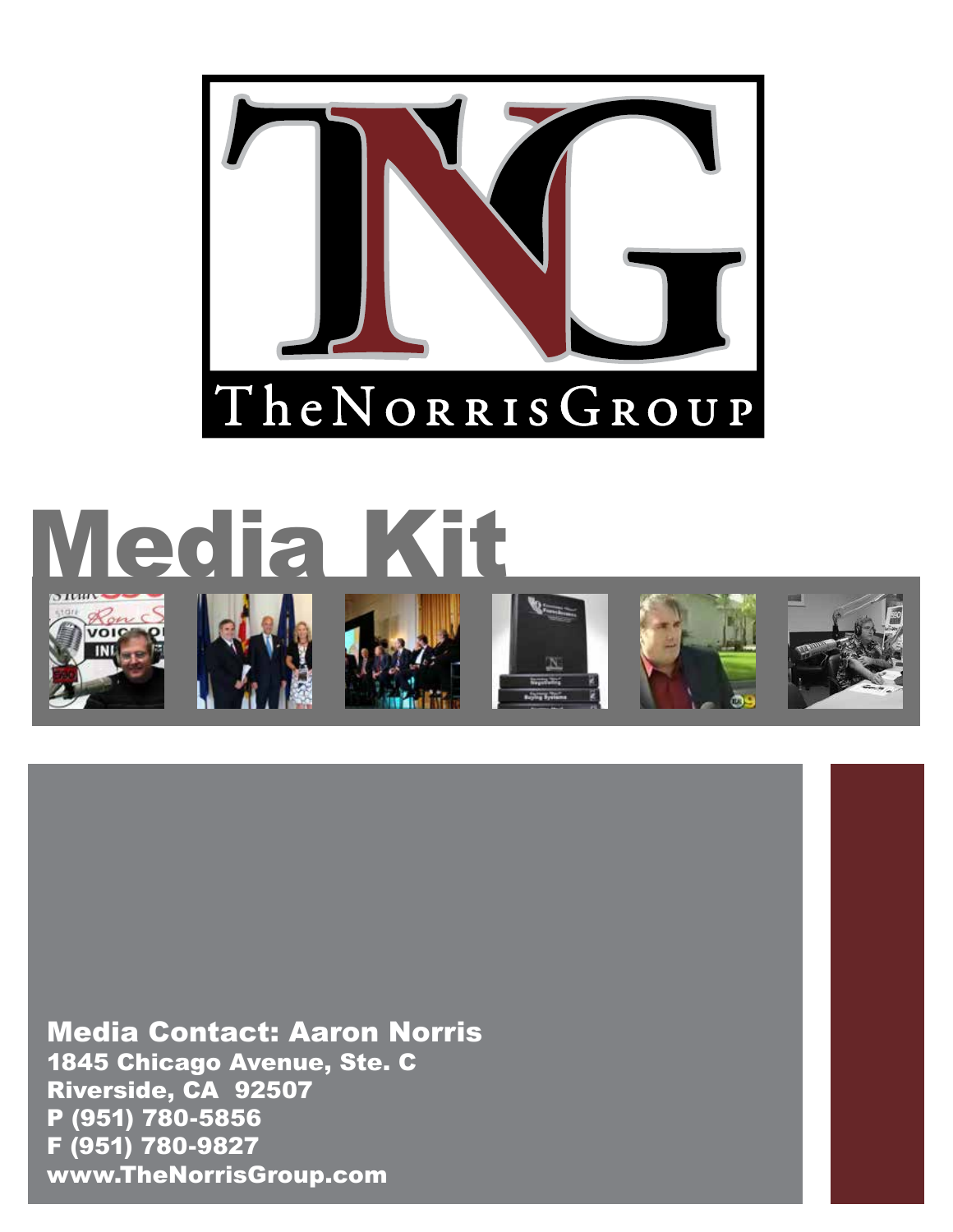### **Bruce Norris President of The Norris Group**



Bruce Norris is an active investor, hard money lender, and real estate educator with over 30 years of experience. Bruce has been involved in over 2,000 real estate transactions as a buyer, seller, builder, and money partner.

Renowned for his ability to forecast long-term real estate market trends and timing, the release of *The California Comeback* report in 1997 gained him much notoriety and its accuracy of the extensive report led many California investors to financial freedom. His January 2006 release, *The California Crash*, was an indepth look into the California market correction and the statistics behind Bruce's predictions.

Bruce speaks and debates nationally and has been a guest speaker at the Mortgage Bankers Association, REOMAC, Inman, HousingWire, California Association of Realtors, California Builders Industry Association, California Mortgage Association, the Real Estate Research Council, and several local and national investment clubs, associations, and service clubs. Bruce has met with local and national government officials including FHA and Fannie Mae to discuss market solutions and market insights.

Bruce is also host of the award-winning series, *I Survived Real Estate*. The annual event brings together thought leaders from numerous real estate sectors to discuss legislation, regulation, stimulus-related issues, and solutions to the market. The series has raised over \$600,000 for charity since its 2008 launch.

Bruce hosts the award-winning Norris Group Real Estate Radio Show and Podcast on KTIE 590am where he interviews real estate industry leaders, authors, government officials, and economists. Guests have included the FBI, the Mortgage Bankers Association, Freddie Mac, Peter Schiff, John Mauldin, C.A.R., the Appraisal Institute, HUD, PropertyRadar, PIMCO, PMI Group, REDC, the National Auctioneers Association, and the Center for Responsible Lending to name a few.



Bruce has contributed articles to many real estate magazines and newsletters including *The Orange County Register*, *Scottsman Guide*, *Creative Real Estate Magazine*, *RealtyTrac's Foreclosure Newsletter*, *AOA Magazine*, and the *Daily Commerce*.

Bruce has been featured in *The Wall Street Journal*, *Fox Business News*, *Nightline ABC*, *The New York Times*, *Good Morning America*, the *Los Angeles Times*, *Fortune*, *Mortgage Banker Magazine*, *Money Magazine*, *The Tribune*, and numerous others.

Bruce currently serves on the Executive Board for the Real Estate Research Council of Southern California.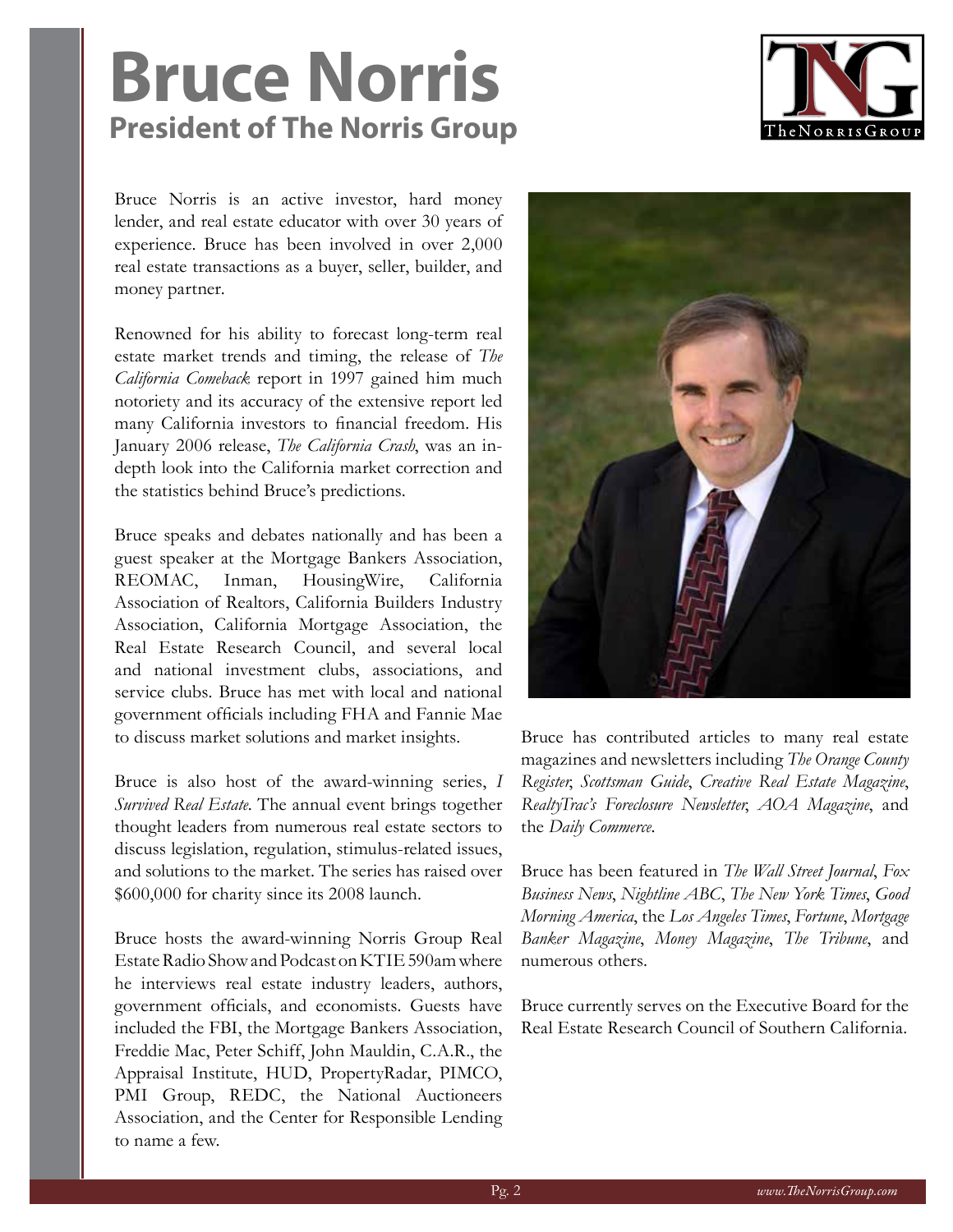# **The Norris Group**

**The Norris Group actively buys and sells California real estate, educates California real estate professionals, and funds millions of real estate purchases monthly through its hard money lending and trust deed investments division. The unique synergy of ongoing market research and experience benefits not only The Norris Group but its trust deed investors, loan clients, and investor network.**

#### **California Market Timing Experts**

Market research helps The Norris Group and its network focus on the most profitable and appropriate real estate activities. Bruce Norris is well known for his long-term market timing predictions and ongoing research. These insights allow for profitable transitions and protection for investors. Bruce Norris' report in 1997, *The California Comeback,* correctly predicted the boom in California real estate. His follow up report, *The California Crash*, accurately predicted the current market meltdown.

The Norris Group offers numerous award-winning resources to its network including *The Norris Group Real Estate Radio Show*, the *Real Estate Headline Roundup in 2* weekly videos, our annual black-tie fundraiser for numerous nonprofits (*I Survived Real Estate*), and ongoing speaking engagements at numerous professional associations and clubs. The Norris Group also launched it's exclusive online learning portal in 2015 featuring over 50 hours of it's education available now online at a low annual subscription.

#### **Lending and Trust Deed Investments**

Since 1997, The Norris Group has funded over \$400 million in hard money loans. Millions in originations occur each month translating to ongoing, passive and secured returns for our network of private money investors. Just like a commercial bank provides funding for average consumers purchasing homes, The Norris Group becomes the funding source for the unique niche of professional real estate investors in Southern California. Our market research also helps us lead the way with first-to-market, cutting-edge programs for both borrowers and lenders.

#### **California Investments**

The Norris Group currently invests in distressed foreclosures, working full time as redevelopment specialists in the Inland Empire. Properties go through cosmetic rehabilitations and are then held as rentals or sold retail. Our beautifully renovated properties add tremendous value to neighborhoods and the communities in which we work, and also create high comparable sales in those neighborhoods. We bring our in-the-field experience and expertise to our lending division to constantly ensure quality investments for our network.







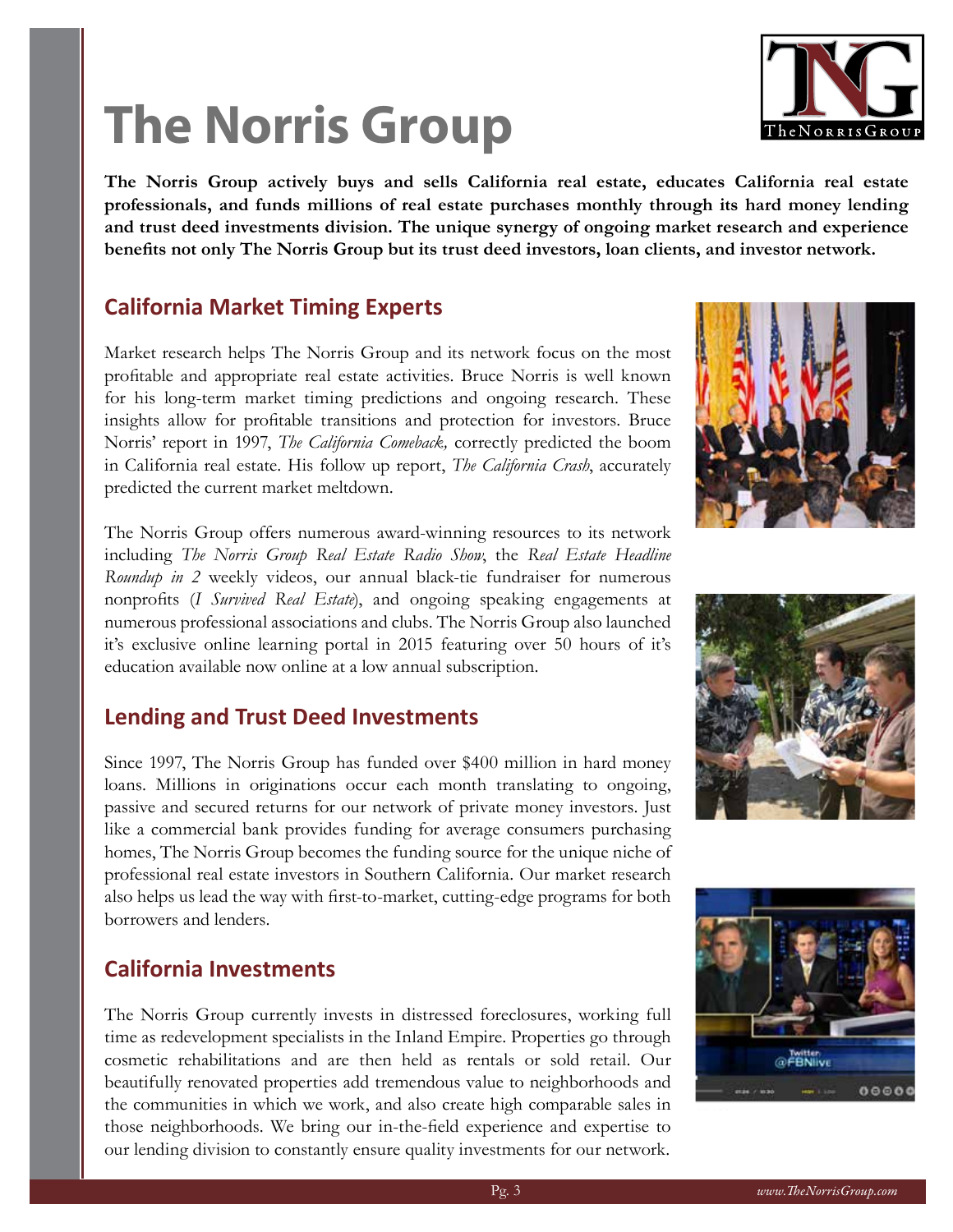## **In the Press**



Mortgage Bankers magazine

Press-Enterprise Find the right route through a complicated Tax Code Le

Inman News The real estate doomsday preppers Daren Blomquist 6/30 Los Angeles Times Bruce Norris built a following by predicting real estate market Ale Mortgage Banking Magazine Can beleaguered California make a comeback? Robert Stowe 31, 2012 NBC Channel 4 Foreclosure Options Craig Feigner 2. Craig Feigner 2. Craig Feigner 2. Craig Feigner 2. Craig Feigner 2. Craig Feigner 2. Craig Feigner 2. Craig Feigner 2. Alexander 2. Alexander 2. Alexander 2. Alexander 2. Foreclosure activity soars in third quarter, ending lengthy lull Investor Business Daily When will housing come back in California? Kathleen Docker 9/8/11 Daily Bulletin **Consumer pessimism against housing recovery grows** National Mortgage Magazine The New Solution and Bruce Norris 3/2011 and Bruce Norris 3/2011 and Bruce Norris 3/2011 and Bruce Norris 3/2011 and Bruce Norris 3/2011 and Bruce Norris 3/2011 and Bruce North 3/2011 and Bruce N Los Angeles Times When will housing caome back in California Ale<br>Mortgage Bankers magazine Clouds Over the Recovery Bigger Pockets An Interview with Bruce Norris Jos Los Angeles Times Professional Investors move into flipping foreclosed homes Walter Union Tribune Has the worst of housing crisi past? Has the worst of housing crisi past?  $D\epsilon$ Fox Business Live False Hope in Housing Recovery Fox Business Live Fox 3/12/10 Fox 3/12/10 For 3/12/10 For 3/12/10 For 3/12/10 For 3/12/10 For 3/12/10 For 3/10/10 For 3/12/10 For 3/10/10 For 3/12/10 For 3/12/10 For 3/10/10 Corona Mansion: Got Built But Nobody Cares Ka Press Enterprise Loan losses from home foreclosures could more than double Le OC Register Foreclosures now are just 'tip of the iceberg Marilyn Marilyn Kalefus 3/100 Marchus 3/100 Marchus 3/100 Marchus 3/100 Marchus 3/100 Marchus 3/100 Marchus 3/100 Marchus 3/100 Marchus 3/100 Marchus 3/100 Marchus Time Magazine **Postcard from the Inland Empire** Lauren Magazine Lauren McSherry 1.2010 New York Times California, here they come: The real estate investors Dan Dan White Reuters ANALYSIS-In wake of US housing crisis, what lessons learned? Al California Real Estate Journal NSP Funds' Benefits Limited For California Municipalities Ka Fox Business Live Foreclosures Foreclosures Foreclosures Foreclosures Foreclosures Foreclosures Foreclosures Fo San Diego Business Journal Foreclosures to Keep Residential Market Down Mi Union Tribune New wave of defaults on horizon, experts say De<br>Nightline ABC Bargain Houses for Sale Lis Bargain Houses for Sale Lis US Banker (Glennach Assuming an Old Remedy (Glennach Fest) (Glennach Fest 7, 2009)<br>Bloomberg News (Home-Price Recovery May Be Undermined by Appraisals (Da Home-Price Recovery May Be Undermined by Appraisals Da Wall Street Jounral Why Didn't the Housing Bubble Mess with Texas? Nic Fox Business News Now's the Time to Buy a Home Segment Fox 4.43 Bloomberg News Home Prices Gain 0.7% in February From January Kathleen M. Kathleen M. However, A. Howley 4, 22 San Bernardino Sun Buyers Bounce Back Josh Dulaney 3/28/09 ABC Channel 7 News Safest Ways to Buy Foreclosures Rick Romero 3/27/09 and 3/27/09 and 3/27/09 and 3/27/09 and 3/27/09 and 3/27/09 and 3/27/09 and 3/27/09 and 3/27/09 and 3/27/09 and 3/27/09 and 3/27/09 and 3/27/09 and 3/2 Good Morning America (ABC) Investors in The Inland Empire The Inland Empire Reuters Dealers, dreamers see gold in Calif. housing bust Dan Whitcomb 2/23/09 U.S. Foreclosures Top Quarter-Million for 10th Month Da Contra Costa Times Bay Area homes sales surge, but price decline continues Eve Mitchell 1 Press Enterprise Investors returning to Inland housing scene Le Orange County Register Investor eyes tough 2009 for O.C. housing Jonathan Lansner 12009 for O.C. housing The Los Angeles Times A home page for bidding on foreclosures William Heisel 10/5/08 Minimum Heisel 10/5/08/08/08/08/08 Minimum Heisel 10/5/08/08 Minimum Heisel 10/5/08/08 Minimum Heisel 10/5/08/08/08 Minimum Heisel 10/5/0 Mortgage and foreclosure advice offered Craig Field The Voice of San Diego Ready to Buy, Got Money, Few Takers Kelly Bennett 9/19/19/08 North County Times Banks haven't wiped out all risky loans Za The Press Enterprise Inland cities scramble to be ready when HUD announces housing funds allocations and guidelines Leslie Berkman 9. Les North County Times HOUSING: Sales increase, prices drop ---- again Za The Press Enterprise Profit for Profits Les Mortgage Banking Magazine A Hard Landing in California Robert 2080 Bakersfield Californian Developers prepare for housing market surge Jenny Shearer 2016 KNX 1070 Talk Radio Money 101 Segments Bob McCoremic 2080 Bob McCoremic 2080 Bob McCoremick 2080 Bob McCoremick 2080 Bob McCoremick 2080 Bob McCoremick 2080 Bob McCoremick 2080 Bob McCoremick 2080 Bob McCoremick 2080 Bob M The Press Enterprise Falling Inland home prices still too high Jack Katzanek 2/8/08 OC Register Investor eyes housing slump zapping Prop. 13 Jonathan Lansners Press 2014 and Lansner 12. Jonathan Lansner 12. 108 Jonathan Lansner 12. 108 Jonathan Lansner 12. 108 Jonathan Lansner 12. 108 Jonathan Lansner 12. The Blame the spec buyers? Joseph Ascenzi 1008 Associated Press Calif. Home Sales Plunge in August Gary Gentile 9/13/07 SourceMedia – Broker Universe CA Market to Get a Lot Worse Before It Gets Better Alton Gary Simpson 7/10/07 Home prices continue to fall in Riverside County  $De$ Associated Press Buyers welcome slump, eye risky mortgage market Alex Veiga 6/10/07/07 Bloomberg News Subprime Bondholders May Lose \$75 Billion From Slump Ma Associated Press D.R. Horton 2Q Orders Fall 37 Percent David Koenig 4. In a set of the U.R. Horton 2Q Orders Fall 37 Percent Press Enterprise Experts preach patience for home bargain hunters Leslie Berkman 4/4/07 Housing dip expected Jonathan Lansner 1, 300 and 1007 and 1007 and 1007 and 1007 and 1007 and 1007 and 1007 and 1007 and 1007 and 1007 and 1007 and 1007 and 1007 and 1007 and 1007 and 1007 and 1007 and 1007 and 1007 and 10 OC Register Lender Norris eyeballs O.C. housing '07 Jon Investor.com Rising Foreclosure Rate Lures Investors Ka The Daily News Housing Future Uncertain, but Certainly Not Good Gregory & Gregory Wilcox 7. DNN TV Future of California Market Six<br>OC Register COC. home prices rack up 18.6% annual gain at vear-end Ief OC Register O.C. home prices rack up 18.6% annual gain at year-end

| ıren Blomquist   | 6/30      |
|------------------|-----------|
| ejandro Lazo     | 9/13      |
| bert Stowe       | 3/2012    |
| aig Feigner      | 2/20/12   |
|                  |           |
| ejandro Lazo     | 10/18/11  |
| ithleen Dohler   | 9/8/11    |
|                  | 5/18/11   |
| uce Norris       | 3/2011    |
| ejandro Lazo     | 1/1/211   |
|                  | 12/10     |
| sh Dorkin        | 11/21/10  |
|                  |           |
| alter Hamilton   | 8/20/10   |
| ean Calbreath    | 8/4/10    |
| X                | 3/12/10   |
| ttie Evarts      | 3/9/10    |
| slie Berkman     | 3/3/10    |
| urilyn Kalfus    | 3/1/10    |
| uren McSherry    | 1/18/2010 |
|                  |           |
| in Whitcomb      | 12/3/09   |
| Yoon             | 10/16/09  |
| ıri Hamanaka     | 10/12/09  |
| X                | 9/29/09   |
| ke Allen         | 8/24/09   |
| ean Calbreath    | 8/2/09    |
| sa Fletcher      | 7/2009    |
|                  |           |
| en Fest          | 7/2009    |
| in Levy          | 6/24/09   |
| ck Timiraos      | 4/30/09   |
| X                | 4/23/09   |
| thleen M. Howley | 4/22/09   |
| sh Dulaney       | 3/28/09   |
| ck Romero        | 3/27/09   |
|                  |           |
| sa Fletcher      | 3/23/09   |
| in Whitcomb      | 2/23/09   |
| in Levy          | 2/12/09   |
| e Mitchell       | 1/22/09   |
| slie Berkman     | 1/3/09    |
| nathan Lansner   | 12/29/09  |
| lliam Heisel     | 10/5/08   |
|                  |           |
| aig Fiegner      | 10/1/08   |
| lly Bennett      | 9/19/08   |
| ch Fox           | 9/13/08   |
|                  |           |
| slie Berkman     | 9/10/08   |
| ch Fox           | 9/10/08   |
| slie Berkman     | 3/25/08   |
| bert             | 2/08      |
|                  |           |
| ny Shearer       | 2/29/08   |
| b McCormick      | 2/08      |
| k Katzanek       | 2/8/08    |
| iathan Lansner   | 12/27/07  |
| seph Ascenzi     | 10/22/07  |
| iry Gentile      | 9/13/07   |
| ton Gary Simpson | 7/10/07   |
|                  |           |
| an Calbreath     | 6/25/07   |
| ex Veiga         | 6/10/07   |
| urk Pittman      | 6/24/07   |
| vid Koenig       | 4/10/07   |
| slie Berkman     | 4/4/07    |
| nathan Lansner   | 1/3/07    |
| nathan Lansner   | 12/23/06  |
|                  |           |
| thleen Doler     | 10/6/06   |
| egory Wilcox     | 7/2/06    |
| iao Guo          | 6/29/06   |
| f Collins        | 3/2/06    |
| slie Berkman     | 2/26/06   |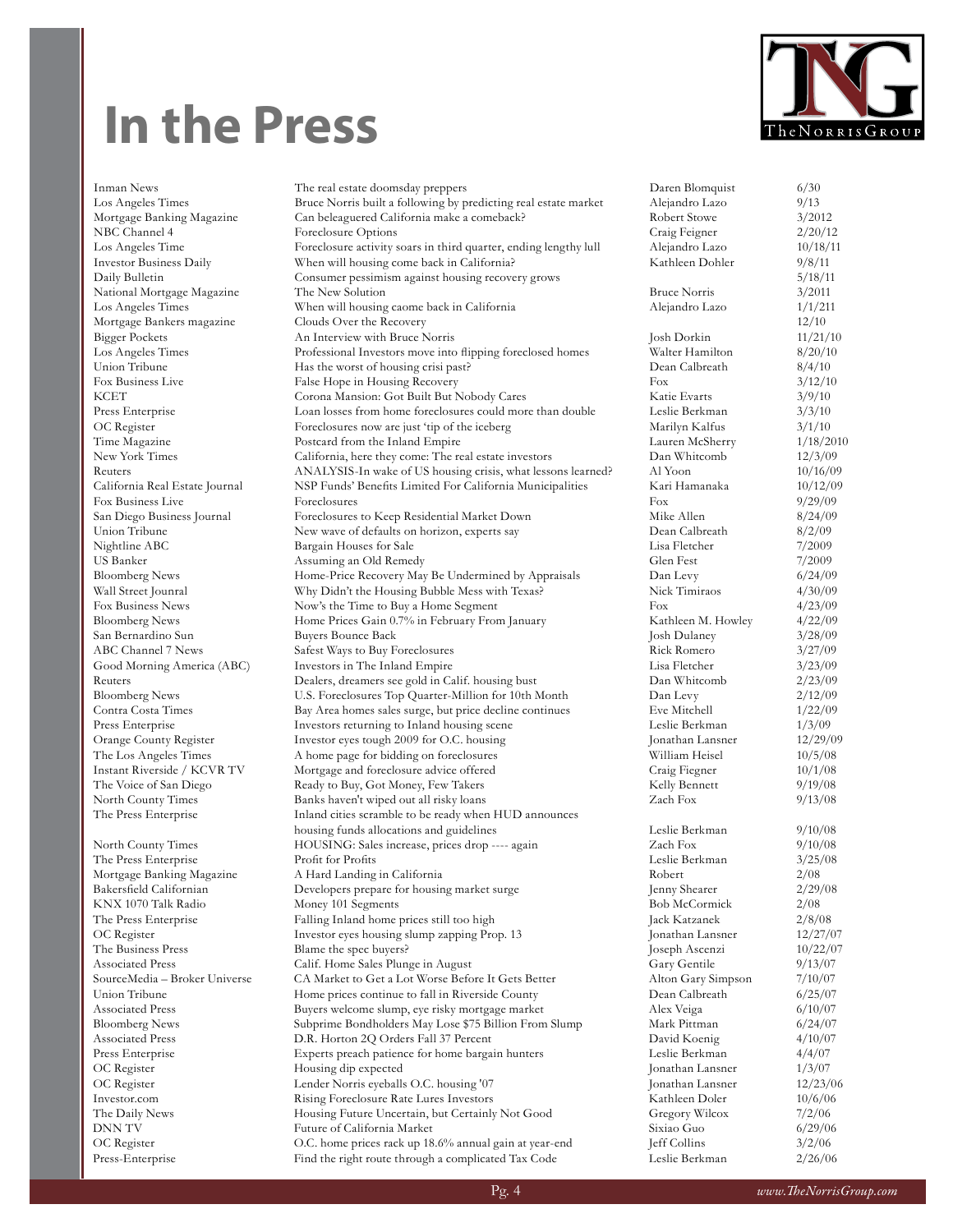# **Articles/Books Written**



| Timing Report                         | 2015: Proceed With Caution                                                  | 2/15     |
|---------------------------------------|-----------------------------------------------------------------------------|----------|
| Timing Report                         | California Comeback 2: Fast, Furious & Dangerous                            | 7/13     |
| Timing Report                         | All In Or Fold                                                              | 4/12     |
| The New Solution                      | National Mortgage Magazine                                                  | 3/11     |
| Market Timing Report                  | Tip of the Icerberg                                                         | 2/10     |
| Op/Ed for Scotsman Guide              | Solutions in the Current Market                                             | 8/09     |
| Timing Report                         | Category 5                                                                  | 1/31/09  |
| Op/Ed for The Business Press          | Advice to Investors: Inventory Trumps Price                                 | 2/9/09   |
| Op/Ed for OC Register                 | Let investors help ease the housing crisis                                  | 12/20/08 |
| Creative Real Estate Magazine         | The Boom Has Ended                                                          | 12/07    |
| <b>Investor Course</b>                | California "Only" Selling System                                            | 7/07     |
| Press Release picked up by Forbes.com | California's Real Estate Crisis Will Be Worse<br>Than Most Analysts Realize | 6/21/07  |
| RealtyTrac Newsletter                 | Foreclosures in California                                                  | 5/07     |
| Apartment Owners Association News     | Market Timing                                                               | 5/07     |
| Article                               | Real Estate Soft Landing? Hardly!                                           | 2/07     |
| Market Timing Report                  | TNG Market Timing Update 2007                                               | 2/07     |
| <b>Investor Course</b>                | California "Only" Foreclosures                                              | 6/06     |
| Forbes.com & Yahoo.com                | Real Estate Bubble: Fact or Hype?                                           | 5/06     |
| <b>Investor Course</b>                | California "Only" Negotiating                                               | 5/06     |
| California Economic Update            | 2nd Quarter Newsletter                                                      | 5/06     |
| <b>Investor Course</b>                | California "Only" Buying Systems                                            | 4/06     |
| <b>Investor Course</b>                | California "Only" Investor Essentials                                       | 3/06     |
| Market Timing Report                  | California Crash                                                            | 2/06     |
| California Economic Update            | 1st Quarter Newsletter                                                      | 2/06     |
| Apartment Owners Association News     | The California Crash                                                        | 1/06     |
| Creative Real Estate Magazine         | The First Domino Has Fallen                                                 | 9/05     |
| Market Timing Report                  | California Countdown                                                        | 9/04     |
| Creative Real Estate Magazine         | Statistics: The role they play when investing in real estate.               | 9/03     |
| Creative Real Estate Magazine         | Is that a bubble I see in California?                                       | 4/03     |
| Creative Real Estate Magazine         | Access to Millions!                                                         | 9/02     |
| Creative Real Estate Magazine         | Finding Deals When Real Estate is Hot                                       | 4/02     |
| Creative Real Estate Magazine         | Borrow Money as an Investor                                                 | 3/99     |
| Creative Real Estate Magazine         | Are Trust Deed Investments Safe?                                            | 2/99     |
| Creative Real Estate Magazine         | Going, Going, GONE!                                                         | 10/98    |
| Creative Real Estate Magazine         | Teaching an Old Dog a New Trick                                             | 7/98     |
| Creative Real Estate Magazine         | The Importance of Relationships                                             | 10/97    |
| Riverside Business Journal            | Borrow More Than it Costs                                                   | 5/23/97  |
| Creative Real Estate Magazine         | Your Reputation Proceeds You                                                | 5/97     |
| Creative Real Estate Magazine         | U.S. Values vs California Values                                            | 4/97     |
| Market Timing Report                  | California Comeback                                                         | 1/97     |
| Creative Real Estate Magazine         | Realtors, Give Investors a Break!                                           | 9/96     |
| Creative Real Estate Magazine         | <b>Buy Low Still Works</b>                                                  | 8/96     |
| Creative Real Estate Magazine         | Finding a Needle in a Haystack                                              | 5/96     |
| Creative Real Estate Magazine         | My Favorite Mentors                                                         | 3/96     |
| Creative Real Estate Magazine         | My Three Step Formula                                                       | 2/96     |
| Creative Real Estate Magazine         | Buying Foreclosures at Trustee Sales                                        | 11/95    |
| Creative Real Estate Magazine         | <b>Buying Foreclosures</b>                                                  | 10/95    |
| Creative Real Estate Magazine         | The Comeback of California Real Estate                                      | 8/95     |
| Creative Real Estate Magazine         | Auction: Nobody Showed Up!                                                  | 6/95     |
|                                       |                                                                             |          |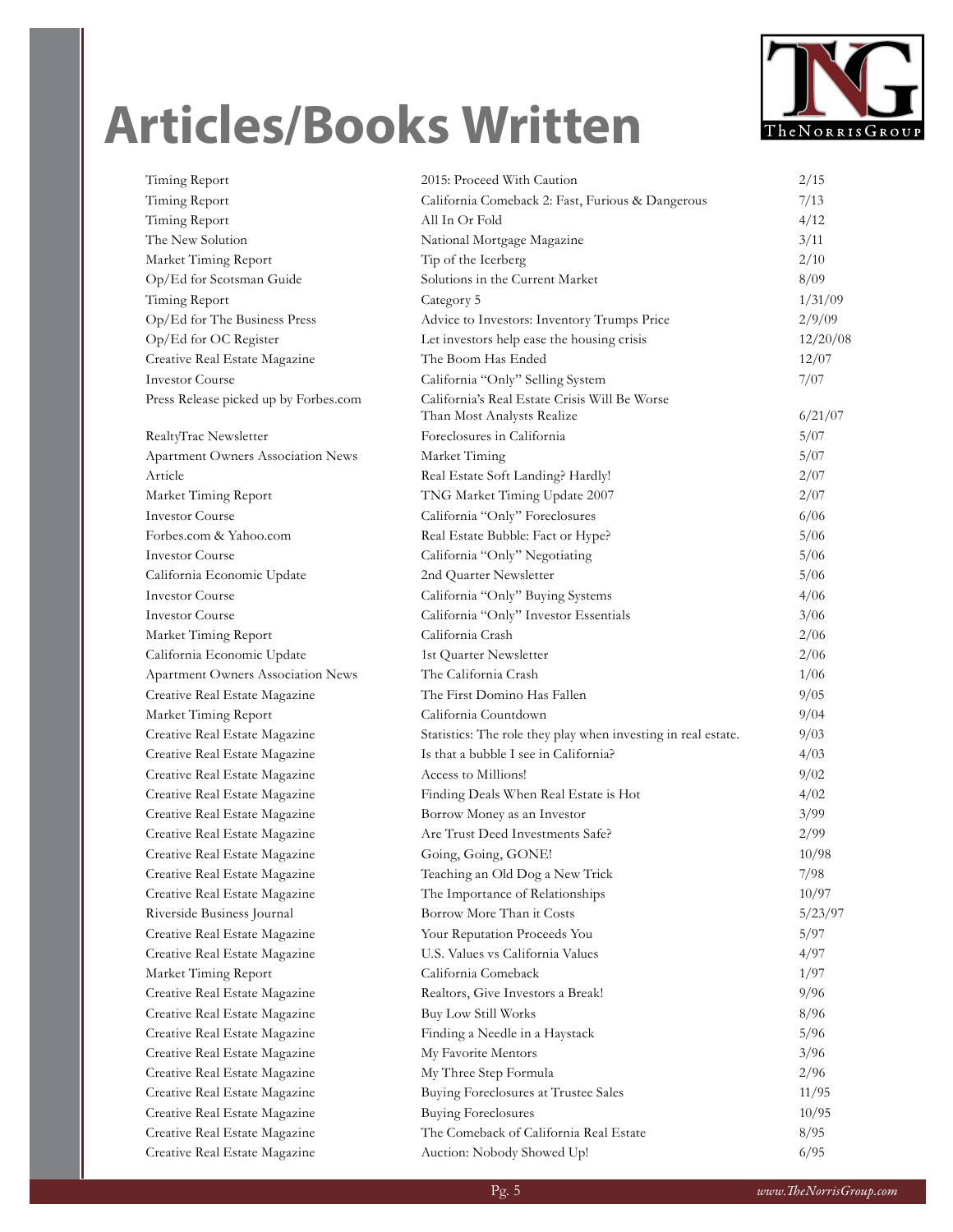## **Speaking Engagements**



Washington D.C., Meeting with Fannie Mae and HUD (5/11) Arlington, VA, Mortgage Bankers Association MBA Single-Family Rental Summit (4/14) Appraisal Institute of Southern California (6/09, 6/10, 6/11, 6/12, 6/13, 6/14) California Mortgage Association (7/09, 6/12, 1/13, 1/14) California Escrow Association (6/10, 5/12, 6/13) California Association of Realtors (2/10) Bigger Pockets Expo (2/12) International Right of Way of Association (9/09) San Diego County Bar Association (7/09) UBS-hosted tour of New York City Hedgefunds (7/09) Inland Association of Realtors (5/09) Women's Council Realtors Inland Empire Chapter (5/09, 5/10, 5/13) I Survived Real Estate 2008 (Host 2008) Real Estate Research Council, Cal Poly Pomona (2008) California Builder Industry Association debate with UBS NYC builder analyst, Margaret Whelan (7/06) California Builder Industry Association debate with local economist, John Husing (7/05) Riverside Chamber of Commerce (8/08) The Financial Executives Networking Group (8/08) Inland Empire Association of Realtors (8/08) Corona/Norco Association of Realtors (6/08) Southern California Appraisal Institute (07/08) Apartment Owners Association (AOA) Corona Department of Real Estate Association Global Real Estate Investor Expo Real Estate Roundtable – A.D. Kessler television program Real Estate Club of Los Angeles Orange County Real Estate Group (OCRE) San Jose Real Estate Investors Club Real Wealth Expo – Dallas, San Diego, Anaheim Colorado Association of Real Estate Investors Foreclosures.com – Northern CA Bay Area Wealth Builders Association Inland Empire Investors Forum Investors Workshops of Orange County Southern California Creative Investors Association Mid-Peninsula Real Estate Investors Club Orange County Creative Real Estate Investment Club Upstate Carolina Real Estate Investors Association Northern California Real Estate Investor Association North San Diego Real Estate Investors Commonwealth – Orange, CA Real Estate Investors Club of Los Angeles San Diego Creative Investors Association The Learning Annex – California, New York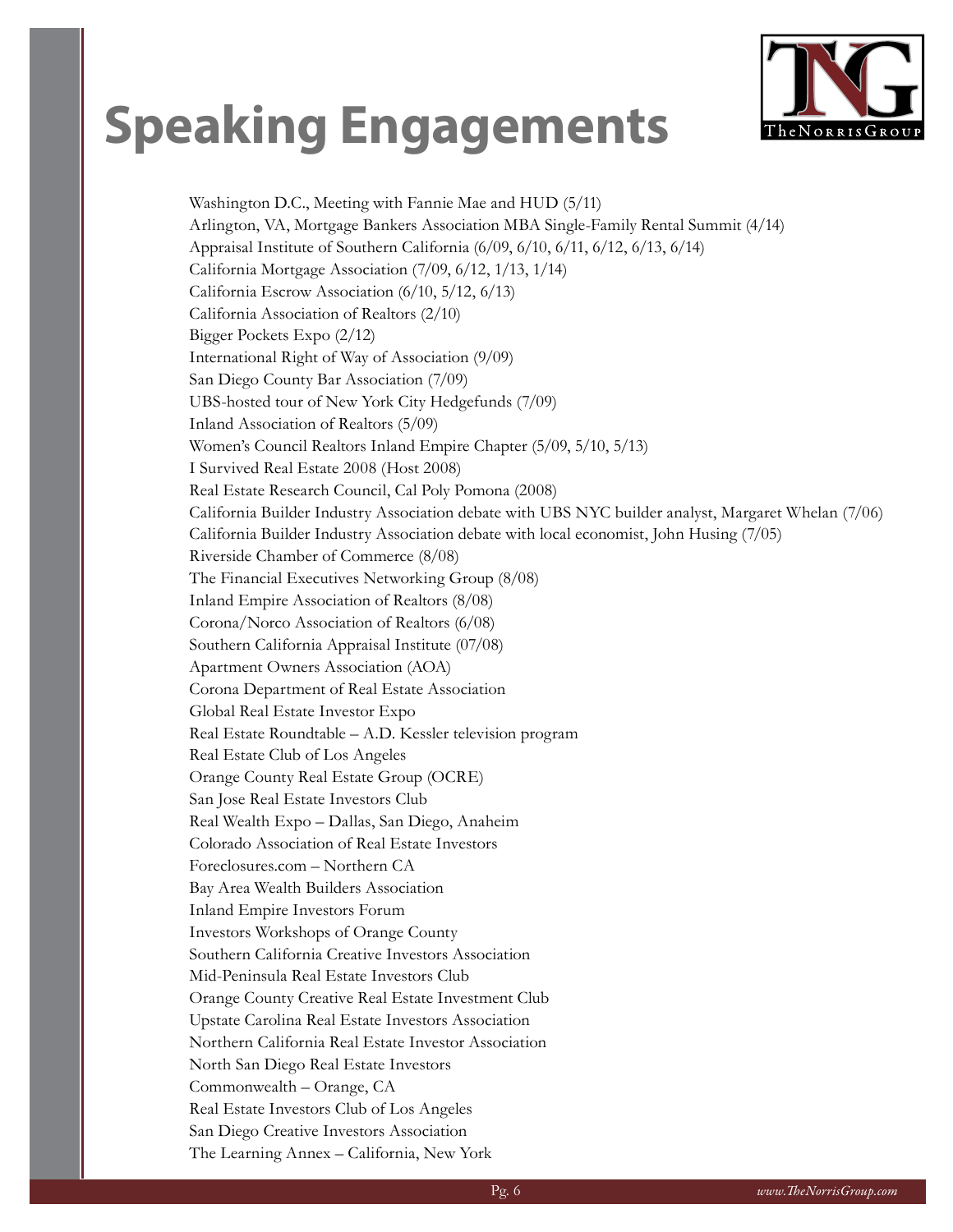# **The Norris Group Real Estate Radio Show**



Bruce Norris interviews local and national leaders in the real estate industry on The Norris Group's Real Estate Radio Show every Saturday on KTIE 590am at 6pm. The show has been in production since 2007 and provides Realtors,

builders, mortgage brokers, investment bankers, and real estate investors the inside scoop from the leaders that change and influence our business. Topics include foreclosure trends, real estate market timing, lending practices, law changes, bailout bills, and mortgage changes. The shows are podcast and transcribed. There are over 450 shows in the archive and over 180 hours of free downloads on the site.

#### *Guests Include:*

The FBI, Mortgage Fraud Division Fannie Mae, *Doug Duncan* John Mauldin, *Investor and Author*  Peter Schiff, *Euro Pacific Capital* David Kittle, *Mortgage Bankers Association Chairman* Joseph Magdziarz, *Upcoming Appraisal Institute President* Leslie Appleton-Young, *CAR Chief Economist* Frank Nothaft, *Chief Economist of Freddie Mac* Christopher Thornberg, *Economist with Beacon Economics* Paul Leonard, *Director for the Center for Responsible Lending* David Berson, *Chief Economist and Strategist, The PMI Group, Inc.* Tommy Williams, *Co-founder of Williams & Williams*  Joseph Magdziarz, *2011 President of the Appraisal Institute* Jack Kyser, *Chief Economist for the LA County Economic Development Corp.* Richard Lambros, *CEO Builder Industry Association of Southern California* Robert Friedman, *President of REDC* Rick Sharga, *VP of RealtyTrac* Joseph C. Magdziarz, *2011 President of the Appraisal Institute* David Rosnik, *Center for Economic and Policy Research*  Mike Ferry, *Mike Ferry Organization*  Joel Singer, *Executive VP CAR*  Alan Nevin, *Economist for CBIA* & CMBA Tony Alvarez, Investor/Speaker Dr. Mark G. Dotzour, *Chief Economist at the Real Estate Center at Texas A&M University* Mark Kiesel, *Executive Vice President of PIMCO* Nancy West, *Marketing and Outreach Specialist, Housing & Urban Development* Pete Pannes, *Senior Vice President, PMI Mortgage Insurance* John Burns, *Builder consultant* Anna Maria Allen, *The Compliance Group & CMBA* John Husing, Ph.D., *Inland Empire Economist* Mark Fleming, *Chief Economist, First American Corelogic*





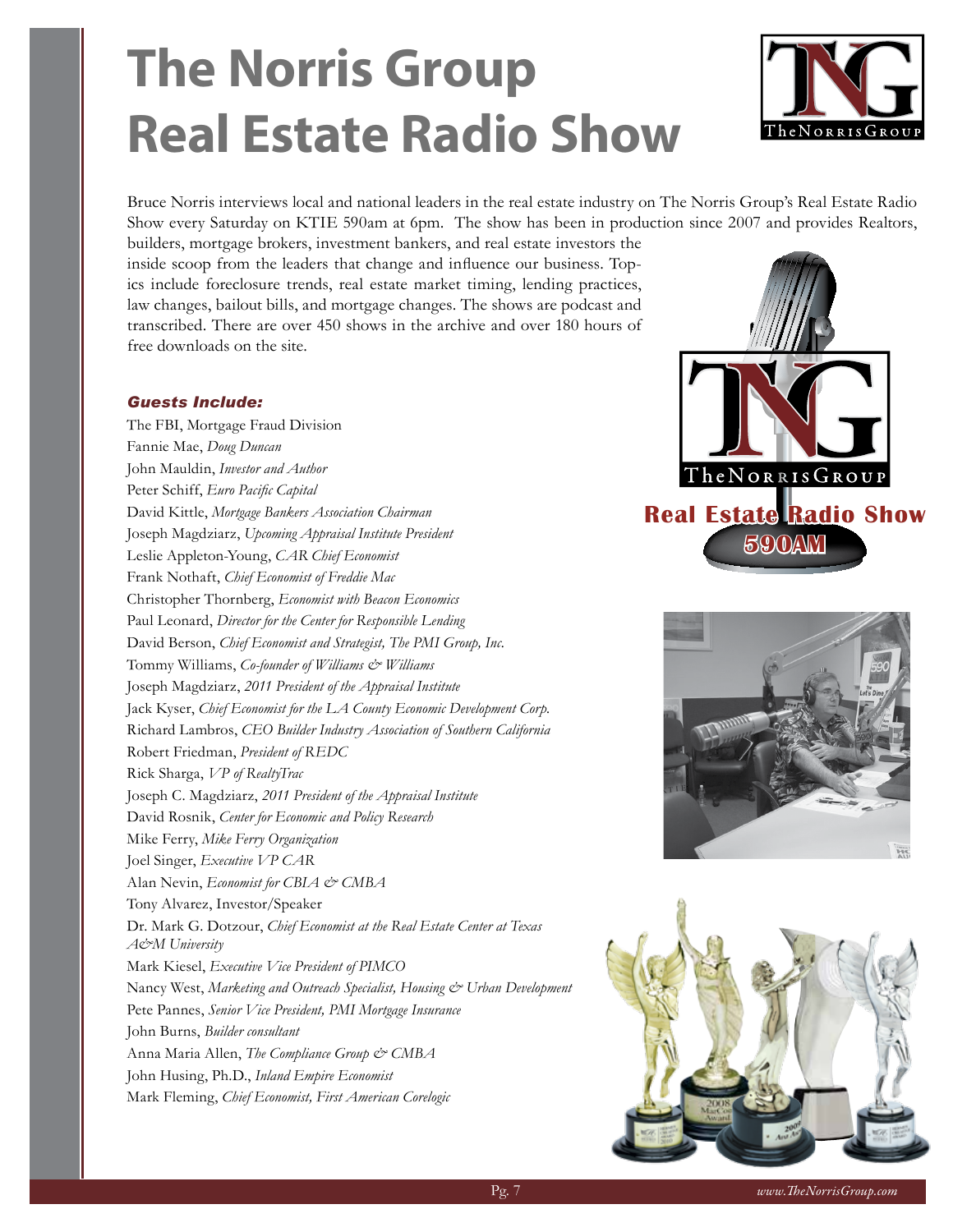### **In the Press** *Profit for Profits: Riverside Real Estate*

*investor sees 2011 upsurge coming* 

*By Leslie Berkman, The Press Enterprise March 25, 2008*





Falling home prices offer opportunity for Bruce Norris, a professional investor and founder of The Norris Group in Riverside. Norris, 55, nimbly adjusts his investment tactics in anticipation of the real estate market's ups and downs.

The high school graduate, who says he learned his business through "the school of hard knocks," gained renown with the accuracy of a 1997 report he wrote that predicted California's housing boom.

Then in January 2006, he butted heads with economists who predicted a "soft landing" for real estate. Norris rightly predicted foreclosures would explode and home prices would plummet.

During the point when home prices were rising, Norris bought houses and rented them out. He also built houses. In 2005 and early 2006, before houses became unaffordable for too many would-be buyers, he sold his real estate inventory and slowed down new acquisitions.

"It was safer ... because we knew the prices would start descending very quickly," he said.

Having also sold his longtime headquarters and rented office space near Riverside Plaza, Norris said he is flush with cash and ready to buy houses. They will look increasingly enticing for investment as lenders discount the prices on a mountain of homes seized in foreclosure, he said.

The Norris Group President Bruce Norris talks about investing in housing again and buying at auctions Monday in Riverside. In an interview this week Norris answered questions about his investment strategy. He said he figures California home prices will continue to fall for another 18 months. By 2011, California real estate values will start attracting retiring baby boomers from nearby states, he predicted with a smile -- and once again it will be "off to the races" as a resurgence of buyer demand pushes the state's home prices higher.

Q: When did home prices start getting attractive enough to lure investors like you?

A: At first when you had lenders getting properties back for the first time in 10 years, their attitude was "we will sell them and make a profit." You need lenders to capitulate. I would say in the last 60 days it has been more obvious that lenders have become willing to take less for the houses.

Q: What is the kind of house you are buying for an investment? A: We try to stay in the first-time buyer price range. I want to be able to sell it for under \$400,000 and I'd rather it be under \$300,000.

Q: How far below market price do you need to buy a house to make an acceptable profit?

A: We want to have a 10 percent profit when we are done. So we are probably buying the property at about 30 percent less than market because we have to pay for repairs, sales costs and holding costs. We also have to take into account that over time in this housing market downturn the price we can get for a house will decline. We literally reappraise the house every week. We want to offer the best value so the house sells within a month.

Q: Where is the best place to shop for a bargain home?

A: In this cycle, it is definitely lender-owned property.

Q: Why can't you find houses offered by desperate individual homeowners?

A: Most of the desperate sellers owe more than the house is worth, so there is no deal.

Q: Why are lenders becoming more willing to lower their prices?

A: The quantity of houses they are getting is so huge they have to do something. They can't hold out. Typically the lender lists a house with an agent and tries to get full price and it doesn't work. Then they give the listing to another agent. Then they go to auction. When they finally get to an auction, the lenders are more likely to believe the bad news that the price is much lower than they thought.

Q: Could an economic recession further handicap housing sales?

A: We are going to have a double whammy. The next 18 months will be the toughest time California has ever experienced to sell a house. But I am going to sell 50 to 100 every year because there is always that first-time buyer who wants to go from renter to owner.

Q: You believe there is another up cycle ahead for California housing?

A: Starting in about 2011, hundreds of thousands of people are going to retire in California who never could have afforded it before. It is going to cause a boom cycle that wouldn't be possible unless this down cycle occurred.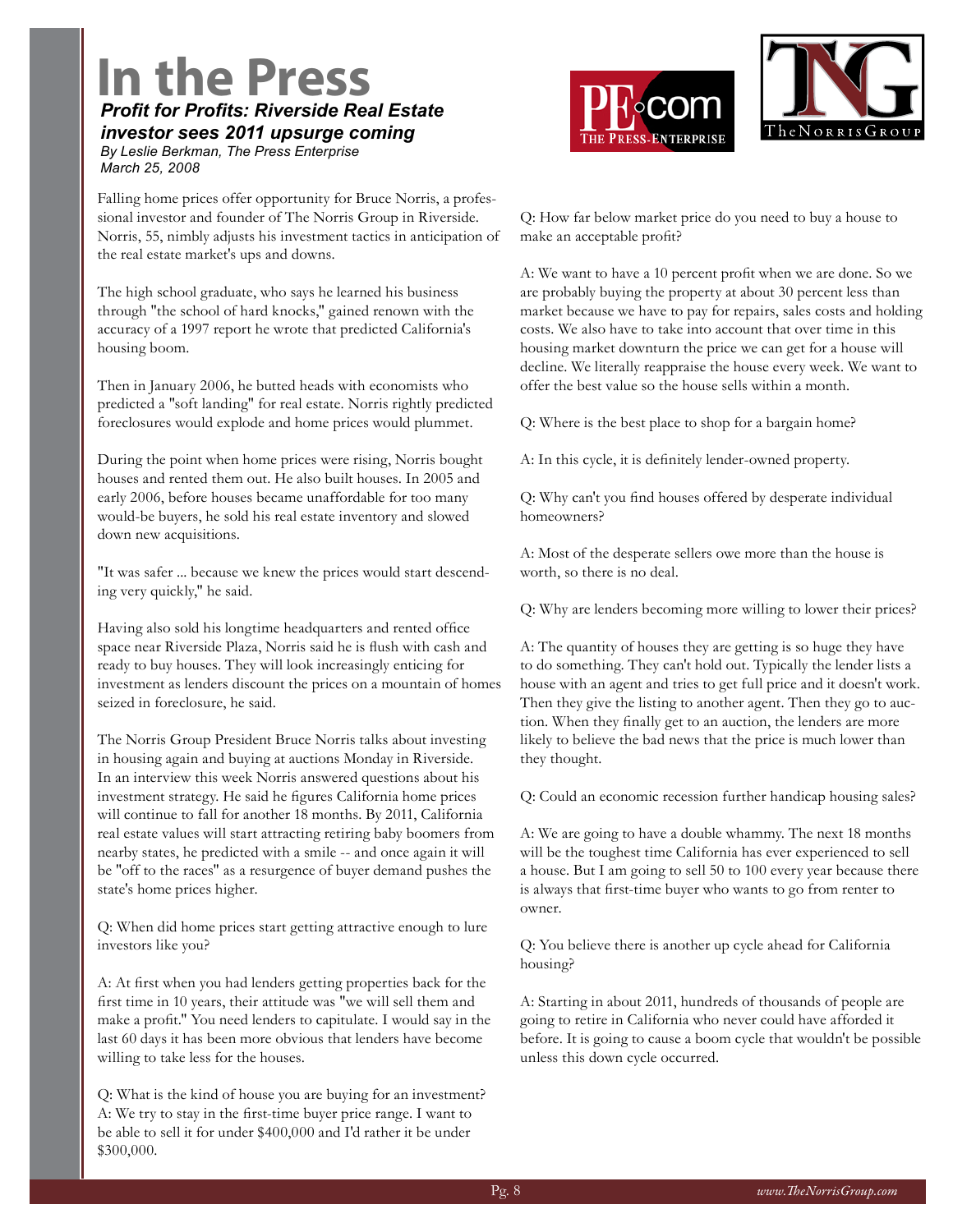### **In the Press** *Investor guru predicts 'California Crash'*

*By Jeff Collins, The Orange County Register January 14, 2006*



It doesn't take a big percentage to cause a big problem," said Norris, author of a forthcoming report titled "California Crash." "Because it changes the mood."

That contradicts the bulk of forecasts predicting that home prices will increase from 4 percent to 10 percent in 2006. Chapman University and Cal State Fullerton economists projected a 4 percent decline in home prices this year, while real estate broker and economist Gary Watts, who addressed the forum last week, predicts a 15 percent rise.

But for Norris, who leads investor-training seminars, past is prologue.

The self-taught researcher bases his forecasts on past patterns, concluding that factors such as declining affordability and a leveling off of foreclosures could foretell a change in market direction.

He noted that the market flattened out after the last two times that housing affordability fell to 17 percent, in 1980 and 1989. The state's affordability rate again fell to 14 percent in November, the California Association of Realtors said.

"Affordability was the initial event that caused all those downturns," he said.

Low affordability, in turn, leads to reduced demand, increased foreclosures and falling prices, he said. That depresses homebuilding and eliminates jobs.

"When (affordability) gets to the lowest percentage, hear the dominos fall," Norris said.

He argued further that this year's foreclosure pattern matches those before the past two downturns, when the number bottomed out right before prices leveled off or fell.

Norris also challenged state estimates that the California population is growing, driving up housing demand. He cited Internal Revenue Service filings and U-Haul trailer prices to support his conclusion that there's actually an overall out-migration of about 100,000 people a year.

He noted that U-Haul charges more than \$3,000 for a truck rental going from Anaheim to Dallas. The price for the return trip: \$322.

Jen Siew, a real estate investor attending Thursday's talk, was convinced.

"Prices are too high," she said. "People just can't afford" a home.

But Norm Rockmael, founder of the real estate forum, was skeptical, saying he's more inclined to believe Watts' 15 percent increase than Norris' 20 percent decline.

"I see some flattening (of home prices), but nothing substantial," he said. "A number of people are going to have problems with their loans, are going to be in default. (But) it isn't going to be excessive."

Right or wrong, Norris believes the most dangerous modern trend is the belief that real estate prices go only in one direction.

"You have to be careful assuming that just because something is working that it's going to continue," he said.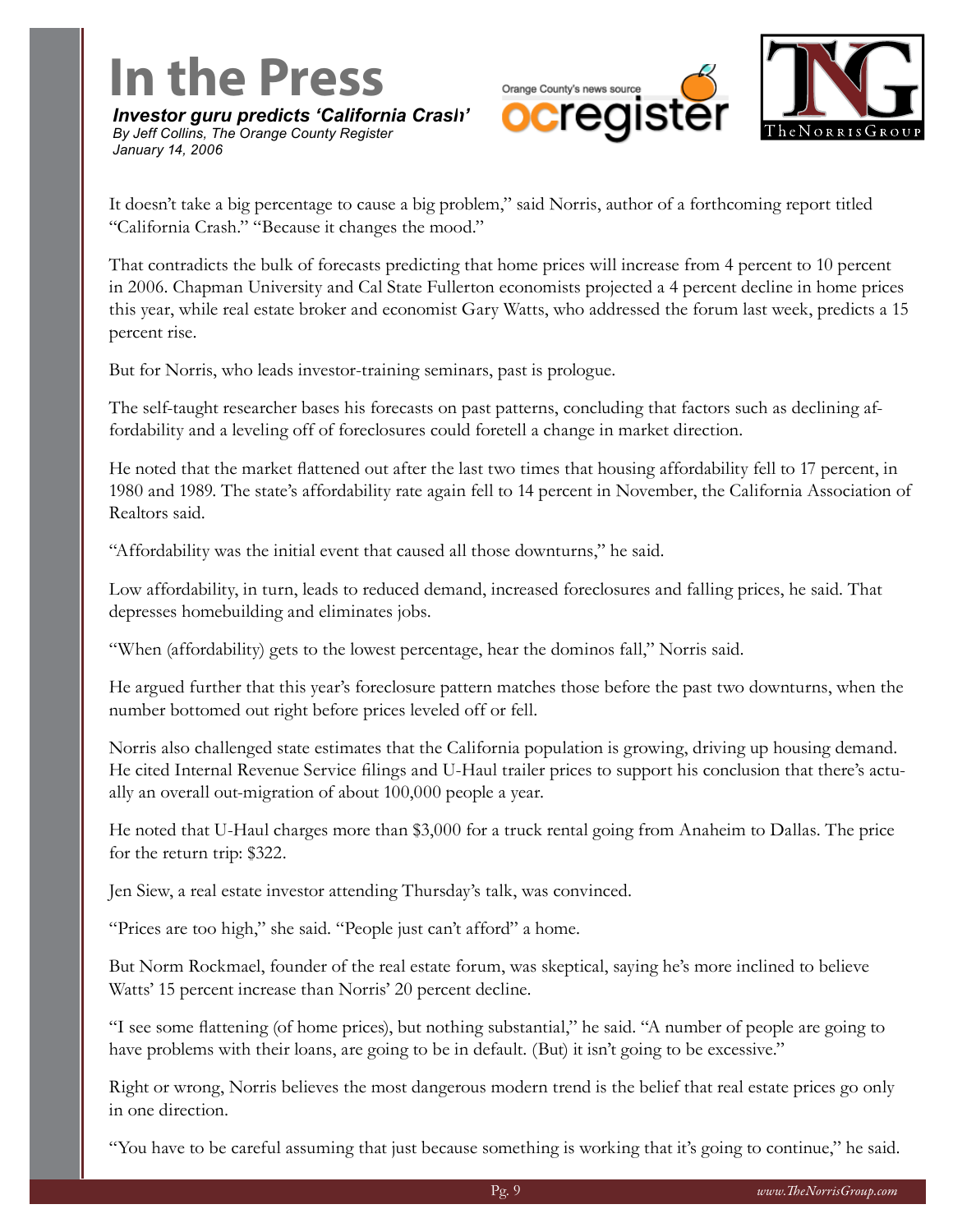## **In the Press**

*California home sales hit four-year low in January By Alex Veiga, Associated Press February 17, 2006*



LOS ANGELES - California homeowners saw their home equity swell during the real estate boom as home prices soared, but those now looking to sell or trade up to bigger homes are finding it increasingly harder to find buyers.

The number of homes sold in the state fell to a four-year low in January, the fourth month in a row that annual homes sales have declined. The statewide rate of home price increases peaked in June 2004 at 23.2 percent and has gradually declined ever since.

The trend is another sign that the state's once-sizzling real estate market is cooling, leaving some home-sellers in a bind in the process.

"Sellers are becoming nervous about how long it's taking to sell," said Aaron Zapata, executive vice president of Century 21 Grisham-Joseph in Whittier, which has offices in the counties of Los Angeles and Orange.

"There are many sellers who have contingent offers on properties that they're having to withdraw because they're not getting their homes sold," added Zapata.

In all, 38,300 new and resale houses and condominiums were sold statewide last month, a decline of 27.5 percent from 52,800 in December and down 9.5 percent from 42,300 in January 2005, the real estate research firm DataQuick Information Systems reported Thursday.

Last month's home sales were the lowest since 38,137 homes were sold in January 2002, the firm said.

For several months real estate agents have reported homes are staying on the market longer as prices have continued to climb.

Zapata said homes tend to be on the market for two months or more, though more affordable townhouses and condominiums tend to sell quicker.

While some markets within the state are still seeing home prices rise by high double-digit percentages, some pricier areas, such as San Diego County and the San Francisco Bay area, have seen appreciation rates dial back to single-digit percentages.

The median home price in California last month hit \$452,000, down 1.3 percent from December and up 13 percent from \$400,000 in the same period a year ago - the lowest annual increase since 12.4 percent in March 2003, DataQuick said.

With prices not rising as fast as they have in previous years, would-be homebuyers may find themselves in a better position to afford a home, but many are not eager to rush into the market just yet, said Patrick Lashinsky, senior vice president of product strategy for Emeryville-based ZipRealty Inc.

"We're seeing buyers out there, but they're a little more hesitant, they're waiting a little longer," Lashinsky said. "There's a mismatch between what buyers are willing to pay and what sellers want to take right now."

Zapata said his firm hasn't seen many first-time buyers lately, and those who are looking to buy feel little pressure to pay sellers' asking price these days.

"Buyers are nervous that they're buying at the top of the market," Zapata said. "Most offers now are coming in under full price, somewhere up to 10 percent less than asking price."

Sellers have had to lower their prices to get their homes sold, driving price increases down.

In the nine-county region surrounding San Francisco Bay, sales hit a five-year low last month, down 20 percent compared to January 2005 and off 35.8 percent from December's sales. The median price of a home in the region during the month hit \$607,000, up 13.7 percent from \$534,000 a year ago and essentially flat compared to December, DataQuick said.

The number of homes sold last month in a six-county area of Southern California also fell to a five-year low. In all, 20,085 homes were sold during the month, a decline of 7.4 percent from the same period a year ago and down 30.6 percent from December, the firm said.

Lashinsky said the state's housing market is in transition, but added that buyers have more leverage to negotiate a better deal now.

"Buyers are in the best position that they've been in the last couple of years," he said.

**Not so fast, says Bruce Norris, president of The Norris Group, a real estate investment company based in Riverside.**

**Norris has forecast a coming "crash" of the state's housing market and he warns that the current slowdown may not be the best time for real estate investors to buy a home, though buyers looking to stay in a property for 10 years or more may not find lower mortgage rates for some time.**

**"I would prefer to be a buyer when I knew the market was going to be on the upswing for a number of years," Norris said. "This could be about a five-year downturn in price, starting very gradually and building up momentum."**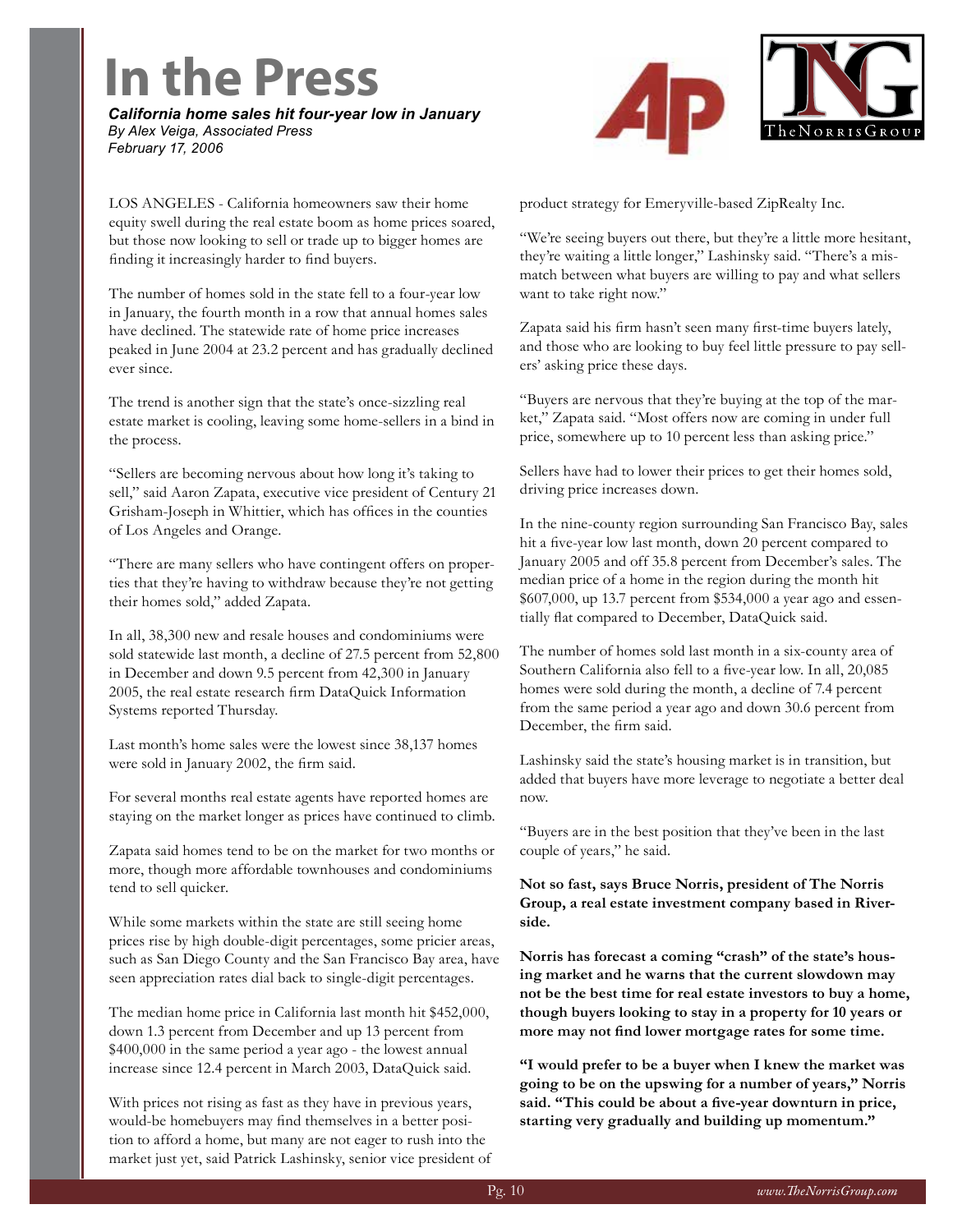### **In the Press**

*Californians Spy Gold In Texas Real Estate By Ilan Brat, The Wall Street Journal August 8, 2005*

#### THE WALL STREET JOURNAL



The Californians are coming.

After scoring big gains at home, and then in Phoenix and Las Vegas, California real-estate investors are arriving in the Lone Star state betting that Texas' tepid home market is finally about to turn around.

In recent years, out-of-towners have been buying office buildings and other commercial property in Texas. Now, a small but increasing number of investors is snatching up new and previously owned homes in Austin and Dallas for bargain prices compared with those in sizzling West Coast markets.

Some investors see potential for hefty price appreciation in select neighborhoods, while others view the state's major metropolitan areas as a haven for their investment dollars. And though their arrival signals that Texas' fortunes may be improving, it may also be an acknowledgement that the heady years of skyrocketing home values along the West Coast may be ending. The best new prospect out there may be slow but steady growth in Texas.

From the inside, Texas doesn't seem like inviting ground for residential investment. Job growth is crawling along at 1.2%, below the national rate. The state economy is still smarting from the 2001 recession. And the abundance of land provides ample room for growth, which tends to damp prices. While median home prices nationwide have climbed 32% from 2000 to 2004, prices in Dallas were up just 13%, according to the National Association of Realtors. Meanwhile, prices skyrocketed 98% in Anaheim, Calif.

So while a new four-bedroom house can be had for \$150,000 on the expanding outskirts of Dallas, the fifth-largest metropolitan area in the country, that price has barely budged in recent years. In the first quarter of 2005, Texas homes appreciated at 3.77%, the lowest rate in the nation, according to the Office of Federal Housing Enterprise Oversight.

The state's population boom won't help much, either, says Jim Gaines, a research economist at Texas A&M Real Estate Center. Many of the newcomers are immigrants whose cheap labor is helping hold down building costs and whose wages don't support higher home prices anyway.

**To outsiders, however, Texas looks ripe for investment. "As a real-estate investor, you look for things that have just started to turn around, not for things that are booming," says Bruce Norris, president of the Norris Group, a real-estate investment firm in Riverside, Calif. Mr. Nor-** **ris accurately predicted in 1997 that California housing prices would double by 2005. Now he is staking a new claim on the Dallas-Forth Worth area. In September, he is taking a group of 50 California investors on a homebuying spree here. Dallas is "perfectly poised" for a takeoff in the next five years, he says.**

**Five years ago, the Dallas economy, like much of Texas, hit the skids as technology companies slashed employment here. Home prices stagnated in most communities and even fell in northern suburbs where many of the unemployed tech workers lived. The result: Foreclosure listings skyrocketed. In the first eight months of 2005, 21,119 homes were listed for foreclosure, up 58% from the same period in 2002, according to the Dallas-based Foreclosure Listing Service Inc.**

**Mr. Norris and other investors believe foreclosures, which have risen only 4% from last year, are peaking, which makes it the perfect time to buy. They are banking on the Texas economy pulling out of its slump as the low cost of living here and bargain real estate attracts more businesses and people to the state, stimulating more growth.**

Already, there are signs of that happening as people flee from inflated prices elsewhere. Consider the U-Haul gauge. U-Haul International Inc., the moving-truck company, has so many more trucks going to Dallas than leaving it that it charges more than twice as much for a one-way trip from Anaheim, Calif., to Dallas than for a trip going the opposite way. Investors see that as one indicator of increasing housing demand, which they believe will buoy prices.

A couple of years ago, Richard Brazil moved his family from Camarillo, Calif., into a new five-bedroom home in a Dallas suburb. The 3,000-square-foot house was more than twice as big, and cost less than a third of the value of his home in Calif. "Getting off the plane and seeing a house that big and that new, it just blew my mind. The price is like 10 times cheaper than California," he says.

Mr. Brazil invested in two more rental homes in nearby cities. He still commutes to California for work, but he says soon he will settle down in Dallas, relying on his investments here to help fund his twilight years.

"Dallas is basically my retirement," Mr. Brazil says.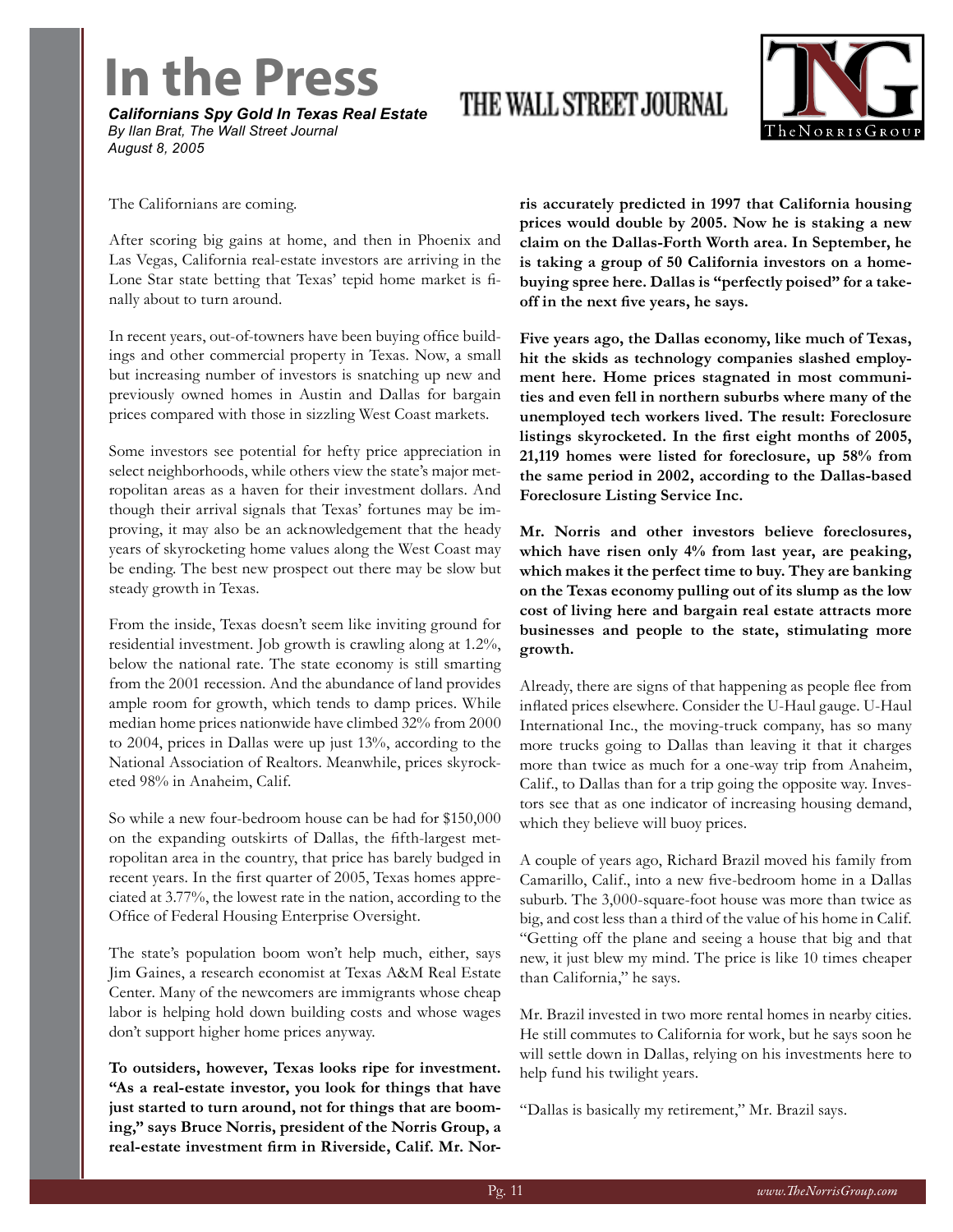**In the Press** *Investor sees another real estate boom: Study tells him home prices to double by 2004 By Rick Burnham, The Press Enterprise August 29, 1997*

A combination of economic factors will lead to a doubling of home prices in the Inland Empire and California during the next eight years, a Riverside real estate investor predicts.

Bruce Norris, president of The Norris Group, based his forecast on an 18-month study of the California real estate market and previous cycles in the state's economy.

He has written a report on his 18 months of research entitled, "The California Comeback, Why Prices Will Double in the Next Eight Years."

By the year 2000, California homes will cost an average of \$220,600, up 22.2 percent from an average \$177,630 in 1996, Norris projects. By the year 2004, the average price statewide will reach \$355,000.

"Real estate prices will grow about 3 percent in 1997, and another 3 percent in 1998, then up 5 percent in 1999. After that, we're going to crank," Norris said.

For the Inland area, home prices will reach an average of \$250,000 by 2004, Norris said at a luncheon meeting of the Real Estate Research Council of Southern California.

Norris, who conducts seminars and other training on real estate investing, believes lower unemployment and dwindling housing inventories are among economic signs of a growing economy and a brighter real estate market.

The significant gains in state population that have been projected will lead to skyrocketing housing demand. And growth in such high-paying California industries as computers, exports, education, services, entertainment and health services means residents will be able to afford higher home prices, Norris said.

Price rises such as Norris is predicting aren't without precedence.





Beginning in 1974, California home prices skyrocketed from an average of  $$34,000$  to  $$102,000$  in six years. During that period, California's population rose, employment increased and housing demand blossomed.

Home affordability and foreclosures peaked in 1974 and the same factors are occurring today, Norris said.

Affordability is high - about 55 percent of households in Riverside and San Bernardino counties can qualify to buy the region's median-priced home. Statewide, about 44 percent of residents qualify, he said.

In the mid-1970s, affordability was close to 45 percent. "When prices quit escalating (in the early 1980s), affordability was down to 17 percent," Norris said. "Between 34 percent and 17 percent (affordability), prices doubled."

Historically, foreclosures have mirrored prices, Norris said. When foreclosures rise, prices are down. But as foreclosures begin to decline, prices rise.

There were nearly 70,000 foreclosures in California during 1996, which some industry analysts believe will be the peak for foreclosures. However, during the first six months of 1997, foerclosures are up about 10 percent from the same 1996 period.

Historically, another peak in foreclosures in 1983 was followed by seven years of decline - and a corresponding gain each year in home prices, Norris said.